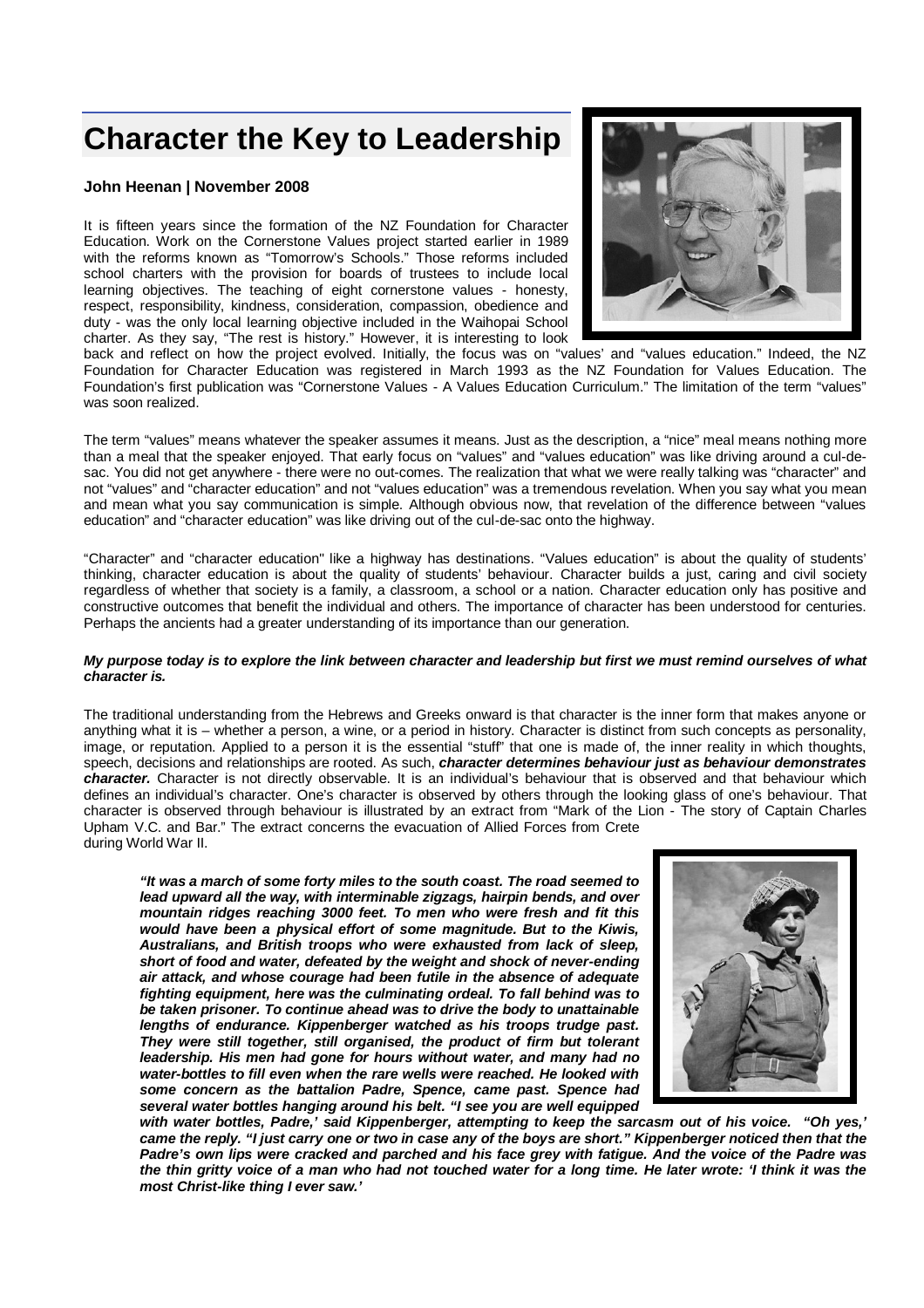Character is observed through behaviour and expresses most deeply what constitutes a person as a unique individual. Character, as rooted in the Greek word for a graphic symbol depicting a hallmark or other distinguishing sign is the indelible stamp on a person beneath all masks, poses, guises and social veneers. Character is the core of a person – "Who we are when no one sees." Communities and societies are vulnerable unless citizens whose characters are comprised of such individual virtues as loyalty, charity, compassion, civility and duty under gird them. Such citizens act on motives superior to their own immediate self-interest. They keep the law, respect human life and property, help the unfortunate and meet their obligation to society by the payment of due taxes.

Character is never simply inherited. Nor does it grow on its own like a weed. It has to be formed and cultivated. Character develops over time. We may think that a person's character is formed early in life but we do not know how much or how early character develops. We do know that character does not develop quickly and that it is refined over a life time.

## **Character and Leadership**

Character is central to good leadership – not just political leadership, but the leadership of mums and dads, principals and teachers, managers and administrators and everyone who influences lives around them. General Norman Schwarzkopf put it this way:

#### *"The main ingredient of good leadership is good character. This is because leadership involves conduct and conduct is determined by values." [Character]*

Leadership is fundamentally about who we are rather than what we are. Leadership is about character Character in leaders is important for a number of reasons:

## **1. Character provides the link of trust between leaders and followers.**

Followers who have trust in their leader action that trust by contributing to the organization. It is through trust that individuals bond to a leader and an organization. But that trust is fragile. It can be easily damaged. A topic example is bureaucratic compliance. Burdensome compliance is counterproductive - it destroys trust and reduces commitment and willingness to accept responsibility. The casualty is volunteerism - a willing to contribute to the well being of others or an organization. Volunteerism is about "going the second mile." As compliance increases volunteerism decreases. It is far better to build trust, respect followers and encourage the acceptance of responsibility.

#### **2. Character provides the leader's deepest source of being and strongest source of restraint.**

In many instances the first prompting to do "good" and the last barrier against doing wrong are the same – character. Character is both the motivation and the final restraint.

#### **3. Character traits - integrity, respect and responsibility - are key components of good leadership.**

These character traits - integrity, respect and responsibility - are observed in a leader's behaviour and manifested in a leader's relationships. Perhaps in recent decades there has been greater focus on the skills of management rather than the qualities of leadership. It is said that "managers are people who do things right while leaders are people who do the right thing." I remember attending an Education Management Conference when the after dinner speaker was the late Dr. Bebby, legendary Director General of Education. He commented that the best advice he ever received on management came from a hundred year old publication: "Steer by the compass and lie to the wind." He went on to speak eloquently in yachting terms of the skills and strategies required to "lie to the wind." Management requires skills and strategies but good leadership requires much more. Good leadership requires good character.

#### **4. No style of leadership is effective over time unless it is rooted in character that inspires trust and commitment.**

It is almost impossible to sustain anything, let alone leadership, over time unless it is of substance. Fads and fashions all have their day. So too, do leadership styles. The best leaders have qualities that are rooted in character. The best leaders:

- Both goal and people oriented
- Don't try and lead alone
- Listen to constructive criticism
- Accept responsibility
- Put the best interest of others before their own
- Held accountable for the authority they exercise
- Lead by example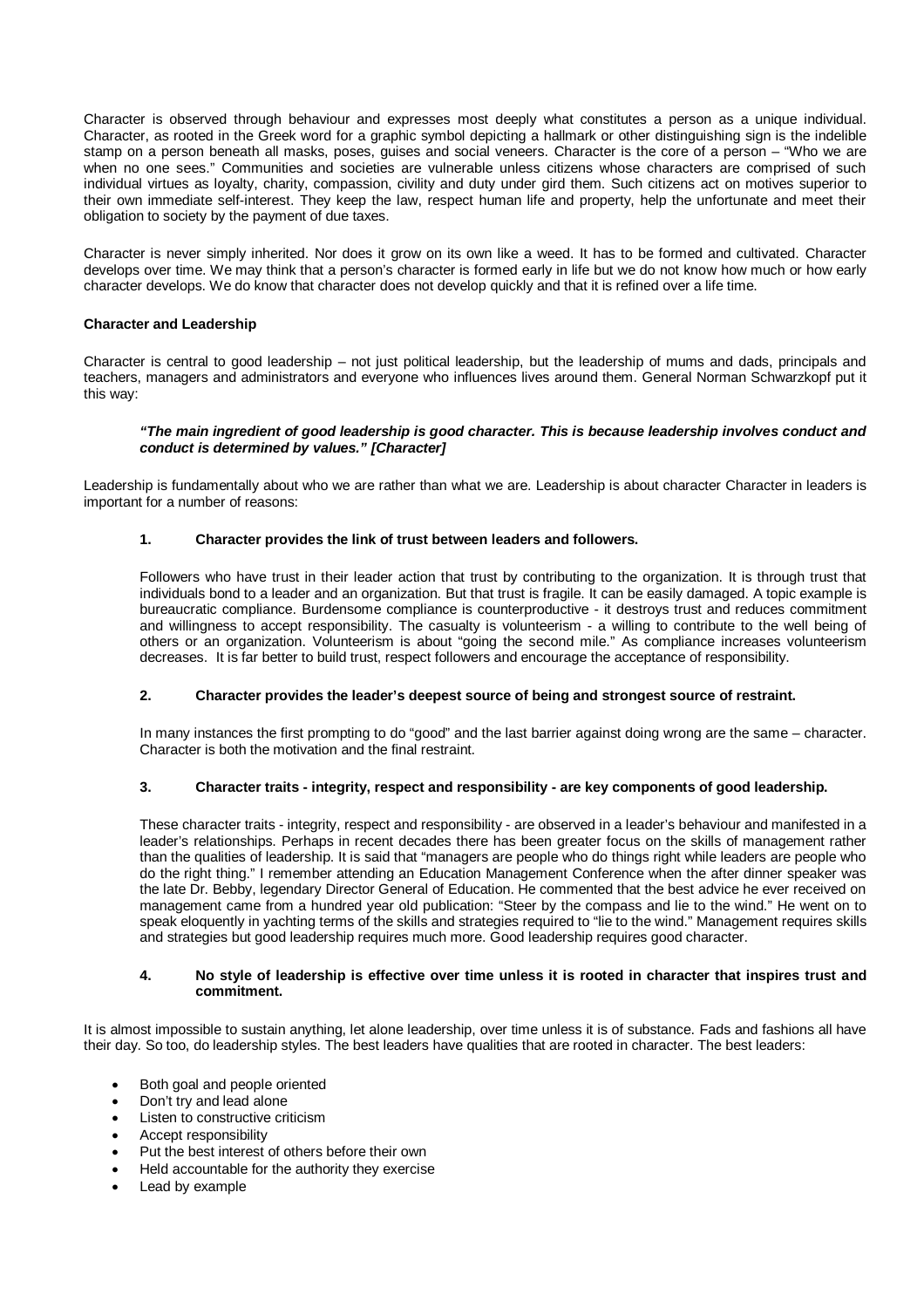- Keep in touch with the work being undertaken
- Seek out wise advisers
- Held accountable for those they lead

## **Strength and goodness**

Good leaders pursue excellence. Excellence, in a leadership context, is being the best person you can in terms of doing what is right for your organization. This requires two qualities - strength and goodness - both are determined by character traits. These twin siblings of leadership - strength and goodness - parallel Lickona and Davidson's concept of "Smart and Good High Schools." Thomas Lickona and Matthew Davidson, State University of New York College, Cortland have developed the concept of "Smart and Good High Schools." Their report may be downloaded from concept of "Smart and Good High Schools." Their report may be downloaded from http://www.cortland.edu/character/highschool/ This concept of "smart and good'" high schools is extracted from the historical view that education has two goals – the mastery of skills and the building of character.

Their executive summary begins.

*"Throughout history, and in cultures all over the world, education rightly conceived has had two great goals: to help students to become smart and to help them become good. They need character for both. They need character qualities such as diligence, a strong work ethic, and a positive attitude in order to do their best in school and succeed in life. They need character qualities such as honesty, respect and fairness in order to live and work with others."*

There are parallels between the concept "good and smart" high schools and "good and strong" leadership. A leader's character is observed through their behaviour. A person of strong character shows drive, energy, determination, self-discipline, commitment, will-power and nerve. A leader with these qualities attracts followers. On the other hand, a person of weak character does not display these qualities. They may be disorganised, vacillate or be inconsistent. A leader with these qualities does not attach followers. A person of strong character can be either a good or a bad leader. A strong leader is not necessarily a good leader.



Think of Adolf Hitler, Robert Mugabe or Joseph Stalin in contrast to Mahatma Ghandi, Nelson Mandela or George Washington. Strong character is not necessarily coupled with good character. A gang leader is an example of a strong leader with a bad character while an outstanding community leader will have both strong and good character traits. Integrity, respect and responsibility are the three pillars of good leadership. Strong and good leadership and strong and good character are inextricably linked.









Leadership inevitably involves the exercise of authority. Authority is the power to make people do as they are told. Authority, regardless of whether it is exercised by a policeman, a principal or teacher, a team captain or a school monitor is never personally owned. It belongs to the position or office and is given on trust to be exercised with honesty, fairness and gentleness - integrity. The authority of a school principal is not personally owned but derived from the position and the school's board of trustees. The manner in authority is exercised influences the quality of leadership. The exercise of authority, like behaviour and leadership, is inextricably linked to character.

#### **Strengthening a Leader's Character**

The eight cornerstone values - honesty, respect, responsibility, kindness, consideration, compassion, obedience and duty along with other character traits reproduce themselves as they are practised. They are gained as they are given and given as they are gained. Honesty, for example spawns trust, respect and loyalty. This explains why, when a school teaches cornerstone values definitions and backs that teaching up by advocating, modelling and having students experience them the school culture is transformed. In the same why a leader can transform his/her leadership by focusing on personal character